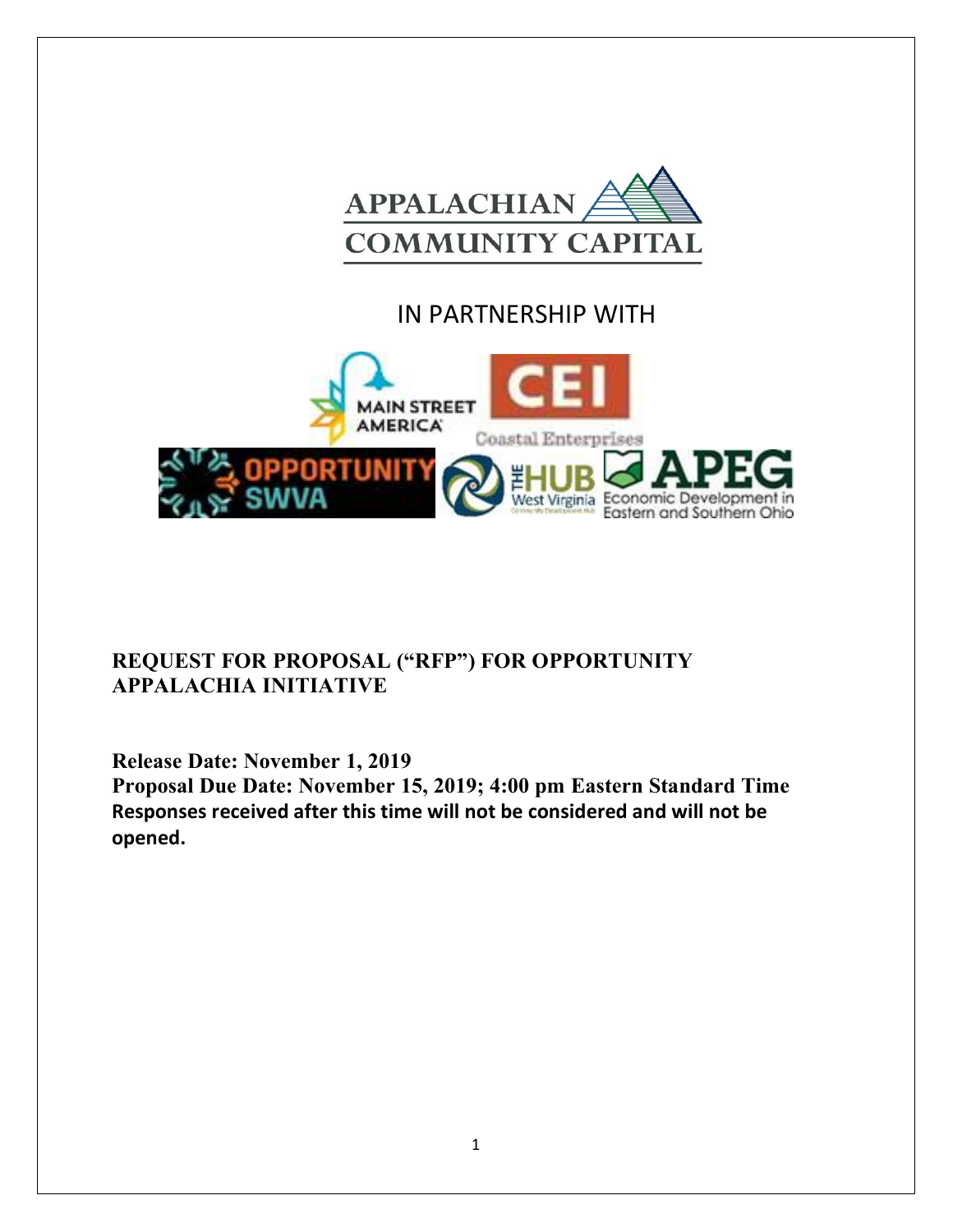#### **Request for Proposals:**

## *Project Director for Opportunity Appalachia Initiative*

| Open Date:             | November 1, 2019                     |
|------------------------|--------------------------------------|
| Proposal Due Date:     | November 15, 2019                    |
| <b>Selection Date:</b> | November 22, 2019                    |
| Contract Period:       | November 25, 2019 – January 30, 2021 |

#### **I. Overview of Request for Proposals**

Appalachian Community Capital (ACC) seeks contractual support for a qualified project director to assist Opportunity Appalachia's Steering Committee, a six-member consortium comprised of regional and national organizations, and local communities, to provide technical assistance to communities in developing sophisticated investment packets geared toward prospective Opportunity Zone (OZ) investors. The selected contractor will work closely with the Steering Committee to shape this effort over the course of 15 months beginning in November 2019 and concluding on January 30, 2021.

The project director will report to the President & CEO, ACC, the project manager for Opportunity Appalachia. As currently envisioned, the scope of work involves the project director overseeing activities of Opportunity Appalachia, including:

- Facilitating sessions with Steering Committee members to shape the planning and implementation processes for Opportunity Appalachia, including determining a formal process for community participation in the program and managing the application process
- Assisting the Steering Committee in promoting the Opportunity Appalachia program to Opportunity Zone communities and investors through outreach activities (e.g., meetings and webinars)
- Assisting with the development of prospectuses and pitchbooks
- Cultivating relationships between successful Opportunity Zone applicants and technical assistance providers
- Issuing and providing management oversight of contracts
- Helping to coordinate investor outreach meetings and convenings
- Performing grant management tasks, including ensuring compliance with the Appalachian Regional Commission grant agreement, monitoring budget activities, and writing progress reports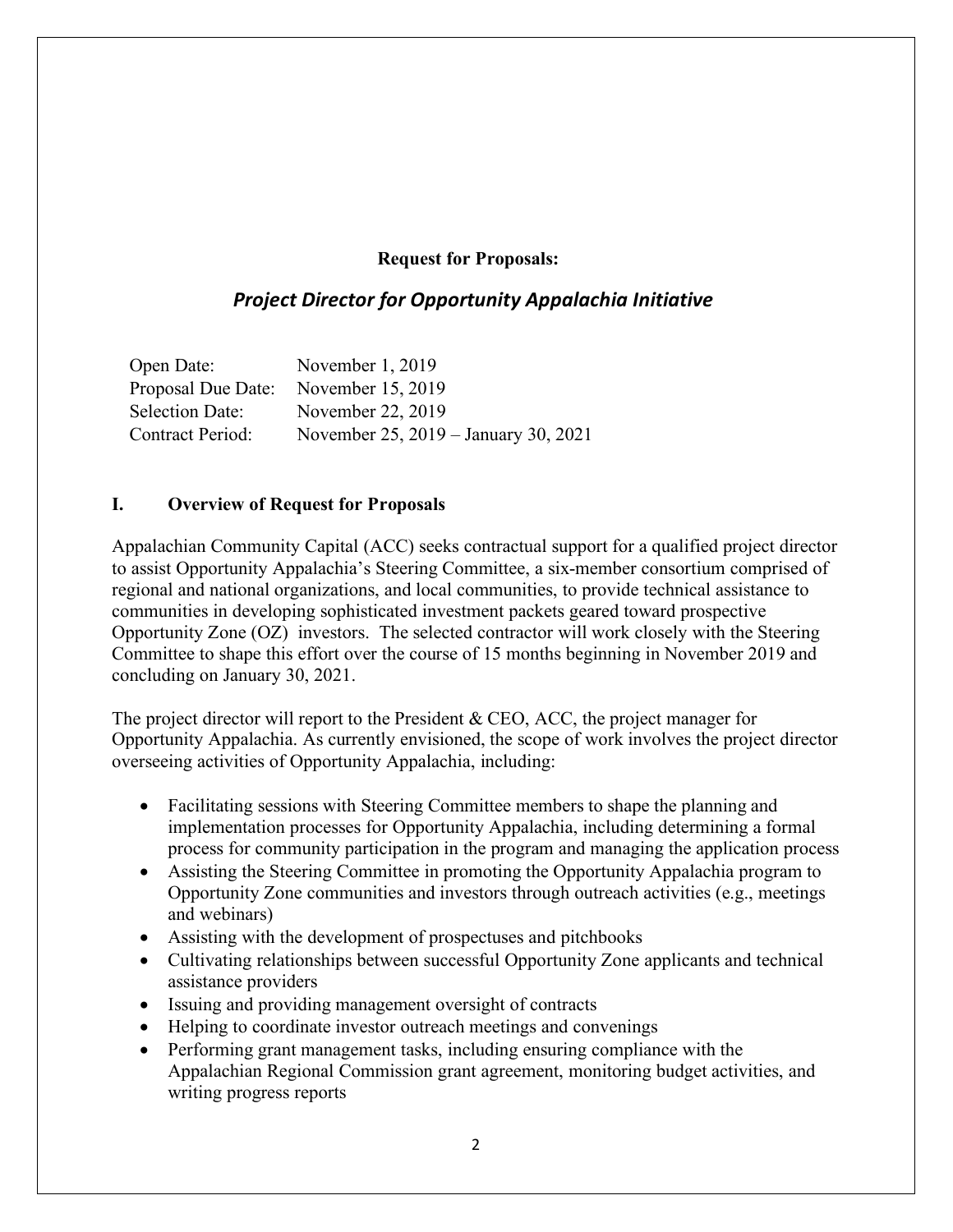Proposals will be evaluated on contractors' qualifications, expertise, track record, and creativity and innovation.

#### **II. Background**

#### **About Opportunity Zones**

Opportunity Zones (OZ) were established by the U S Congress in the Tax Cuts and Jobs Act of 2017 to encourage long-term investments in low-income communities. The tax incentive provides relief to individuals and businesses that have significant capital gains if they elect to invest into Opportunity Funds or Qualified Opportunity Zone businesses.

Federal Opportunity Zones present the Appalachian Region with a unique opportunity to bring investment to areas that have historically struggled to attract investment and resulting development. To maximize this opportunity, the Region must deploy a holistic approach to marketing, business support services, alignment of state laws and local incentives, capital investment and attraction strategies, as well as engagement of community-based development and service partners.

#### **About the Appalachian Region**

The Appalachian Region, as defined in ARC's authorizing legislation, is a 205,000 square-mile region that follows the spine of the Appalachian Mountains from southern New York to northern Mississippi. It includes all of West Virginia and parts of 12 other states: Alabama, Georgia, Kentucky, Maryland, Mississippi, New York, North Carolina, Ohio, Pennsylvania, South Carolina, Tennessee, and Virginia. Forty-two percent of the Region's population is rural, compared with 20 percent of the national population.

The Appalachian Region's economy, which was once highly dependent on extractive industries, has become more diversified in recent times and now includes larger shares of manufacturing and professional services, among other industries. Appalachia has made significant progress over the past five decades: its poverty rate, which was 31 percent in 1960, had fallen to 16.3 percent over the 2013– 2017 period. The number of high-poverty counties in the Region (those with poverty rates more than 1.5 times the U.S. average) declined from 295 in 1960 to 98 over the 2013–2017 period.

These gains have transformed the Region from one of widespread poverty to one of economic contrasts: some communities have successfully diversified their economies, while others still require basic infrastructure such as roads, clinics, and water and wastewater systems. The contrasts are not surprising considering the Region's size and diversity—the Region extends more than 1,000 miles from southern New York to northeastern Mississippi, and it is home to more than 25 million people.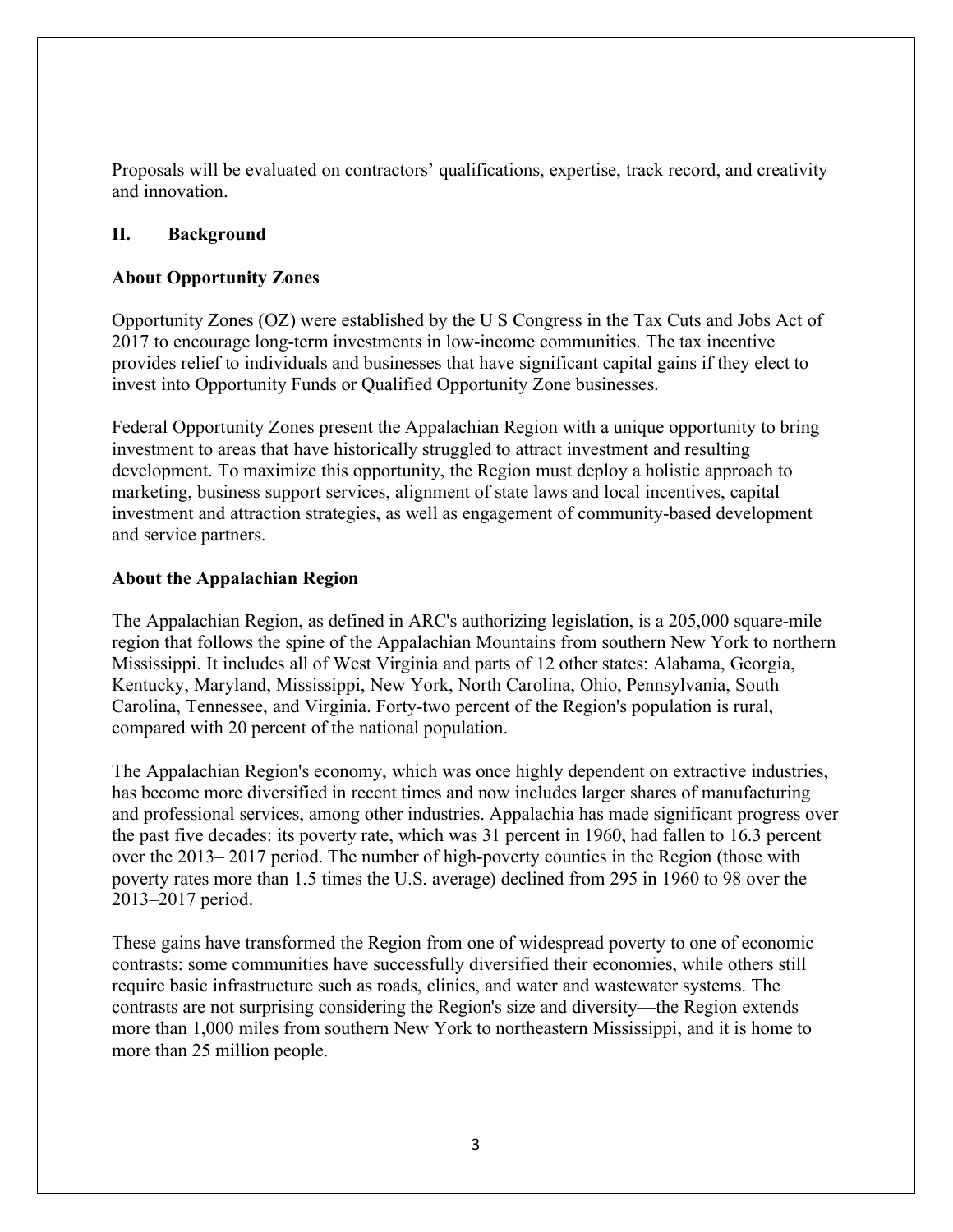## **About Opportunity Appalachia**

Opportunity Appalachia will provide technical assistance to develop and structure investable transactions, and it will create investment prospectuses and pitch decks that will be used to bring Opportunity Fund investment to rural coal communities. Investment priorities include projects focusing on downtown development, manufacturing, IT, healthcare, education, food systems, clean energy, tourism, and recreation.

The initiative will bring an estimated \$7.5 million of new private investment to Central Appalachian coal-impacted communities, creating 720 new jobs and 45 new businesses that support strategies for sustainable community growth and help 70 persons in addiction recovery receive workforce training and find employment.



*Central Appalachian Opportunity Zones – Ohio, Virginia, West Virginia*

*158 OZs in Central Appalachian coal-impacted communities in WV, OH and VA.*

## **About the Opportunity Appalachia Steering Committee**

Project activities will be overseen by a project Steering Committee, which will act as a project board of directors. The Steering Committee is comprised of the following six regional and national organizations:

Project Manager

• Appalachian Community Capital (ACC), a 20-member CDFI intermediary whose members and their affiliates manage over \$1 billion in assets supporting economic development in Appalachia.

Lead State Partners – lead community development state partners:

• Appalachian Partnership for Economic Growth (APEG) – The lead regional economic development organization in Eastern and Southern Ohio working in a 25-county area, supported by Jobs Ohio.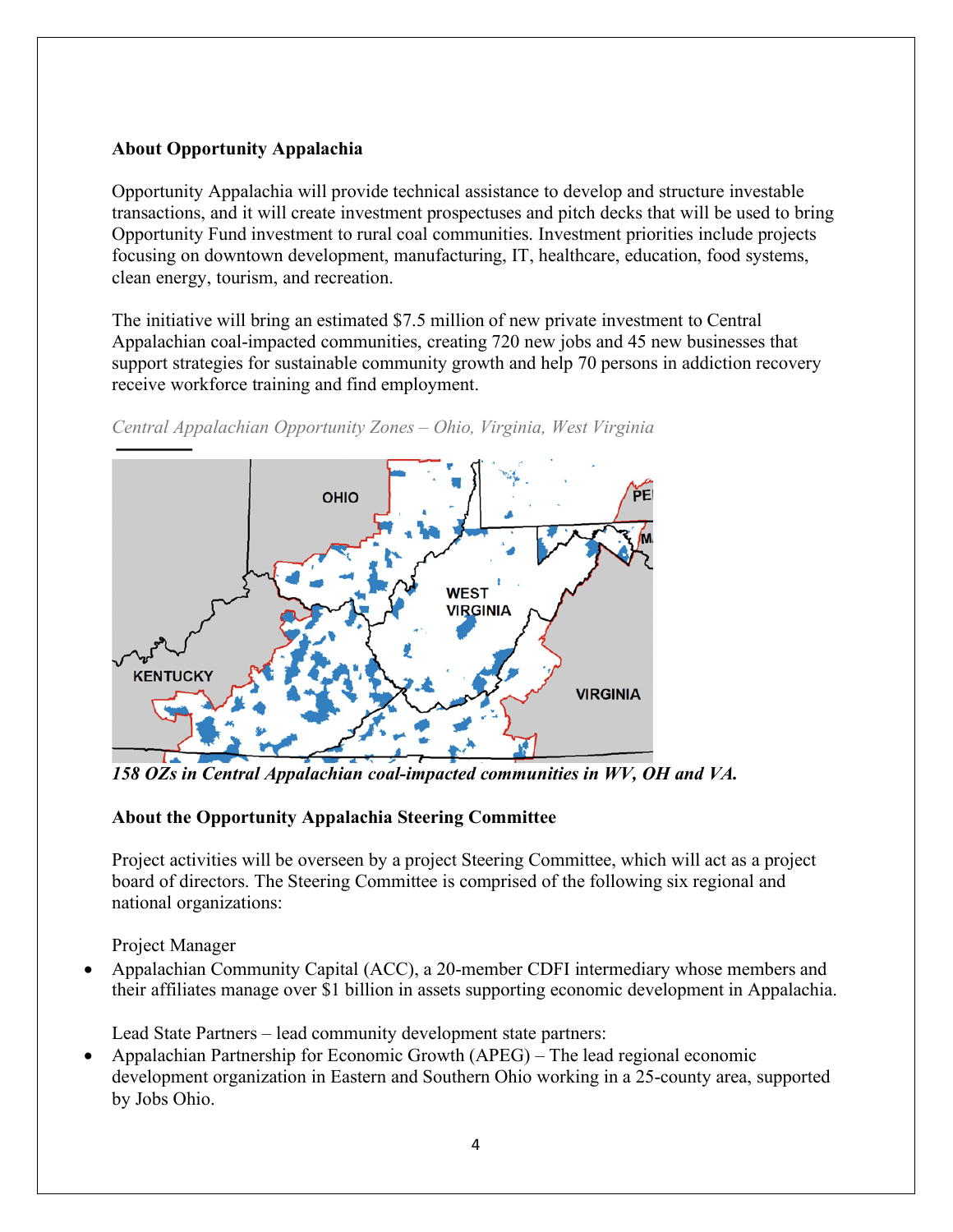- Opportunity Southwest Virginia / UVA Wise Pilots the way for 19 counties and scores of communities in Southwest Virginia to support economic and community development efforts to create thriving entrepreneurial communities that accelerate progress for both new and established ventures.
- West Virginia Community Development Hub the leading community development organization in West Virginia, has worked with over 40 small communities across the state.

#### National Technical Assistance Providers

- Main Street America (MSA) will provide market-driven technical support for development of community strategies. With a network of more than 1,600 neighborhoods and communities, MSA works to successfully transform communities and revitalize local economies.
- Coastal Enterprises CCML, will provide technical support for financial structuring of OZ transactions. This leading national rural CDFI has deployed over \$1.3 billion in financings directly and through CEI Capital Management (CCML) its New Markets Tax Credit CDE affiliate.

#### **III. Scope of Work**

#### A. *Facilitating Steering Committee Meetings*

The Opportunity Appalachia Steering Committee will meet regularly over the life of the project. At these sessions, the project director will assist the committee in finalizing project timelines for such activities as state preparatory meetings, state outreach meetings, and a community application process. Decisions will be documented, and timelines will be monitored.

#### B. *Determining a formal process for community participation in the program*

The project director will work with the Steering Committee to develop formal application process for communities to request participation in the Opportunity Appalachia program. The application will include indicators of community readiness such as: identified community leadership, prioritized community strategies, identified potential transactions, articulated community partnerships, and other factors. The project director will be responsible for managing the administrative process.

#### C. *Promoting the Opportunity Appalachia program*

The project director will support the Steering Committee's coordination of state outreach meetings where community stakeholders will gather to learn about the Opportunity Appalachia initiative, to share information about and discuss investable Opportunity Zone projects, and to determine the best strategies to bring these projects to the attention of Qualified Opportunity Funds. Meetings will also take place with potential investors to provide details about projects and to discern their interest in reviewing and/or investing in these projects. Various forms of communication, such as in-person meetings, webinars and teleconferences, will be utilized.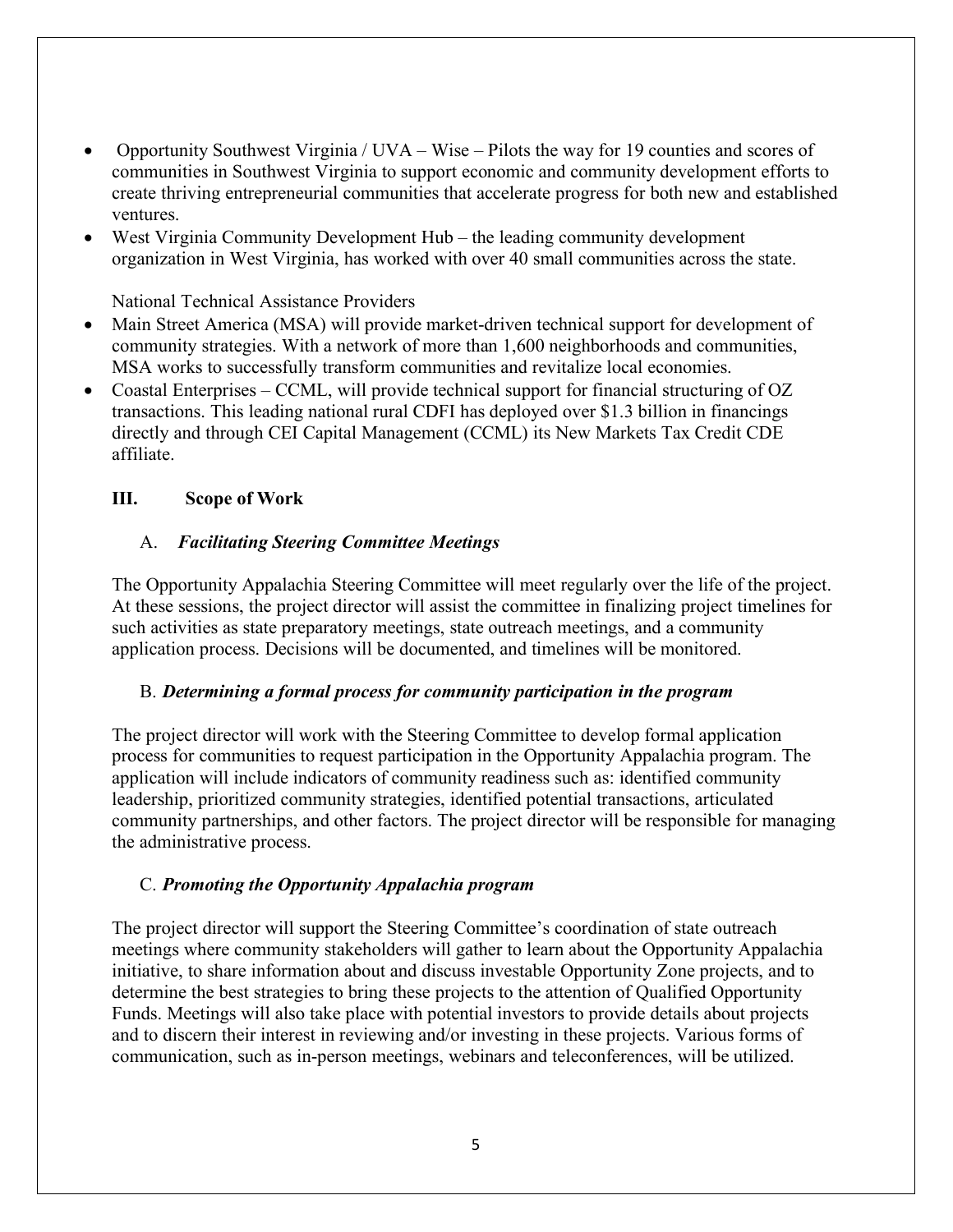## D. *Assisting with the development of prospectuses and pitchbooks*

The project director will provide support to local Opportunity Zone community and technical assistance partner(s) in their development of community investment prospectuses and pitch books, which will include: 1) robust community development strategies (e.g., entrepreneurship, healthy communities, education strategies, heritage tourism, manufacturing, new energy opportunities) and 2) two or more specific investable transactions to support the identified

strategies. Investable transactions will be financially structured to a point where investor due diligence can begin.

## E. *Cultivating relationships between successful Opportunity Zone applicants and technical assistance providers*

The relationship between applicant and TA provider is an essential component of a successful project. The project director will work closely with each partner to ensure the match with local, state, or national technical assistance providers will result in quality service being provided to the community.

## F. *Issuing and providing management oversight of contracts*

The project director will prepare and manage the contracts for consultative services related to Opportunity Appalachia, including but not limited to impact assessment, IT, web design, and conference planning.

## G. *Helping to coordinate investor outreach meetings and convenings*

Investor outreach will occur through both an Opportunity Zone Investor Convening event, and outreach and support from the Steering Committee and TA providers. The project director will cultivate partnerships with local and national investors and will support the efforts of the Steering Committee and local, state, and national Technical Assistance providers to highlight and promote investable transactions. The project director will also play a key role working with the Steering Committee and contractors in planning and holding a major convening of national impact investors Opportunity Funds, and other stakeholders where investment-ready OZ communities will pitch their projects and host site visits.

## H. *Performing grant management tasks*

The project director will oversee the grant management process, including ensuring compliance with the Appalachian Regional Commission grant agreement, monitoring budget activities, and writing progress reports.